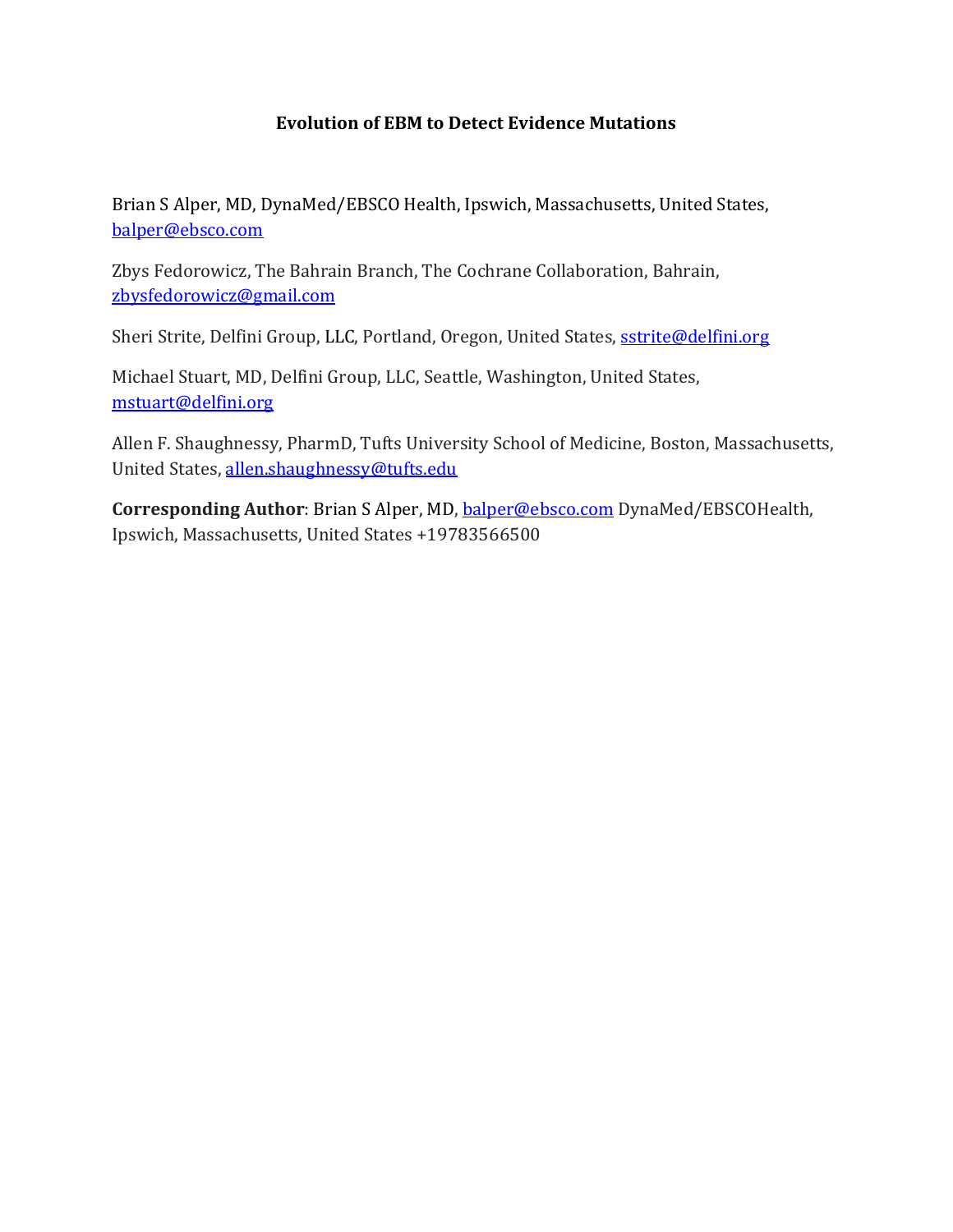#### **Abstract**

The evidence base for clinical practice evolves in both common recognized ways (assumed and expected pathways for publishing original research results and systematic reviews) and atypical less apparent ways. Atypical evolutionary pathways of evidence development and presentation within the evidence base, such as buried evidence in nontraditional sources, misleading synthesis of dissimilar evidence, and misleading replication of similar biased evidence, threaten the validity of evidence used for clinical decision-making. Evidence-based medicine techniques need to adapt to recognize and adjust for these atypical evolutionary pathways.

**Keywords:** Evidence, clinical decision-making, evolution, culture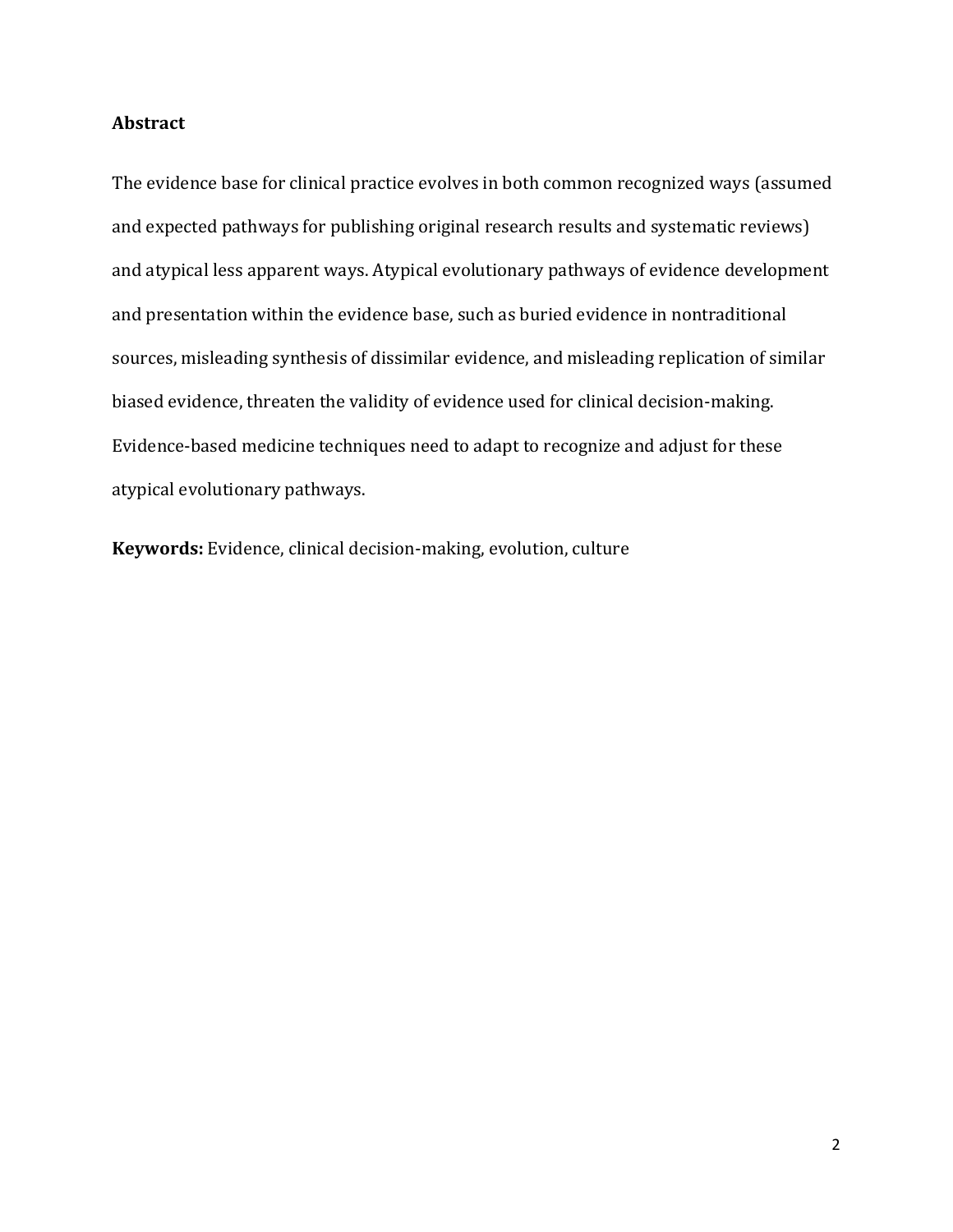#### **Introduction**

Frustrating to some and exhilarating to others, medical knowledge is in continual evolution. Medicine's evidence base evolves in many ways, sometimes in ways that can be compared to random mutations (such as adverse effects of a drug leading to investigation of its use where the effect could be beneficial) and other times through selection pressure that allows substandard evidence to flourish in ecological niches (such as a research community accepting existing reports as an established and unquestioned foundation). We describe several ways in which pathways resembling aberrant evolutionary changes distort our evidence base (How has our evidence evolved?), and discuss areas where evidence-based medicine (EBM) processes can adapt (How does EBM need to evolve?).

#### **The Need to Unearth Buried Evidence**

Evidence published as original research reports in peer-reviewed journals which are indexed in MEDLINE is more likely to be identified, evaluated, synthesized, and referenced in our view of medical knowledge than evidence which is not published in this manner.

Evolution itself, described in *On the Origin of the Species,* was rapidly accepted following its publication. However, "natural selection," without a plausible biologic mechanism, was not accepted for another 60 years. Mendel's work on the heredity of pea plants, published around the same time, could have provided this support. However, the link was not made until Mendel's work, buried in an obscure journal, was rediscovered decades later.<sup>1</sup>

Similar delays occur in our understanding of evidence for guiding clinical practice. Sometimes not all research findings on a topic are published, with the remainder being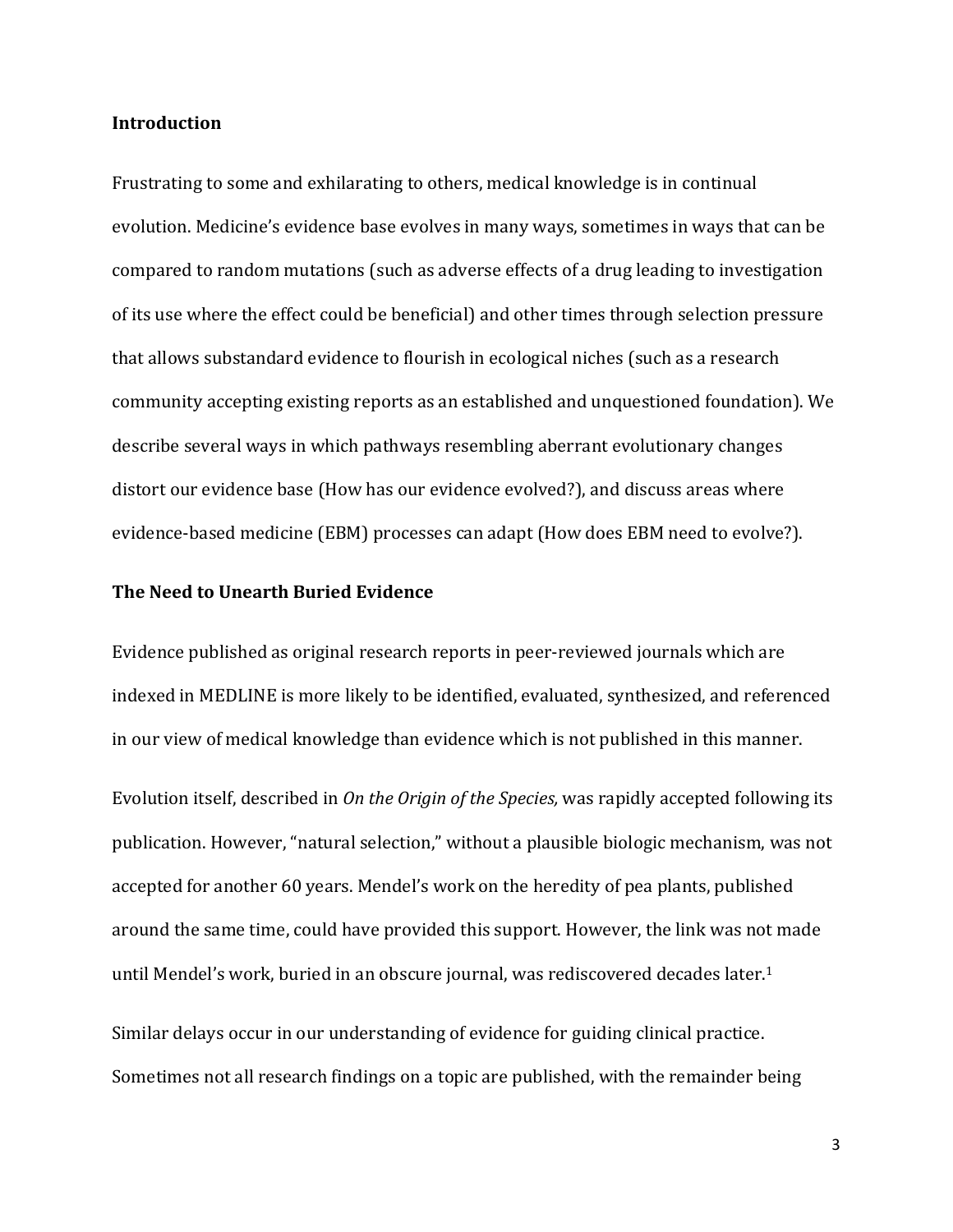either not reported, withheld, or "buried in plain sight" by reporting in places not traditionally viewed. For example, the publication of the Celecoxib Long-term Arthritis Safety Study (CLASS) reported less gastrointestinal toxicity with celecoxib than with other non-steroidal anti-inflammatory drugs. <sup>2</sup> As was later revealed, this report was based on interim results; data reported to the Food and Drug Administration (FDA) describing results of the complete study did not support a difference in gastrointestinal toxicity. It wasn't until this report was unearthed and these results published in two letters to the editor that the medical public was made aware of this lack of difference.<sup>3,4</sup>

Similar problems occur with reports of off-label use for medications. While the published evidence of the treatment of molluscum contagiosum with imiquimod reported a partial benefit when used in children,<sup>5</sup> two unpublished studies found no benefit. Although these unpublished data were publicly available through FDA reports, <sup>6</sup> we learned about them years later from a "perspectives" article<sup>7</sup> that typically would not be classified as evidence or identified in usual evidence searches.

Even research buried in pharmaceutical manufacturers' archives can be accessed, although with substantial work. Unpublished research, made available following persistent public pressure, revealed the ineffectiveness of reboxetine for treating depression and oseltamivir for reducing complications of influenza. 8,9

#### **The Evidentiary Piltdown Man: Limits to Scientific Veracity**

Invalid evidence (whether fraudulent in origin, or inappropriately analyzed or synthesized) can have serious consequences when it contributes to our evidence base.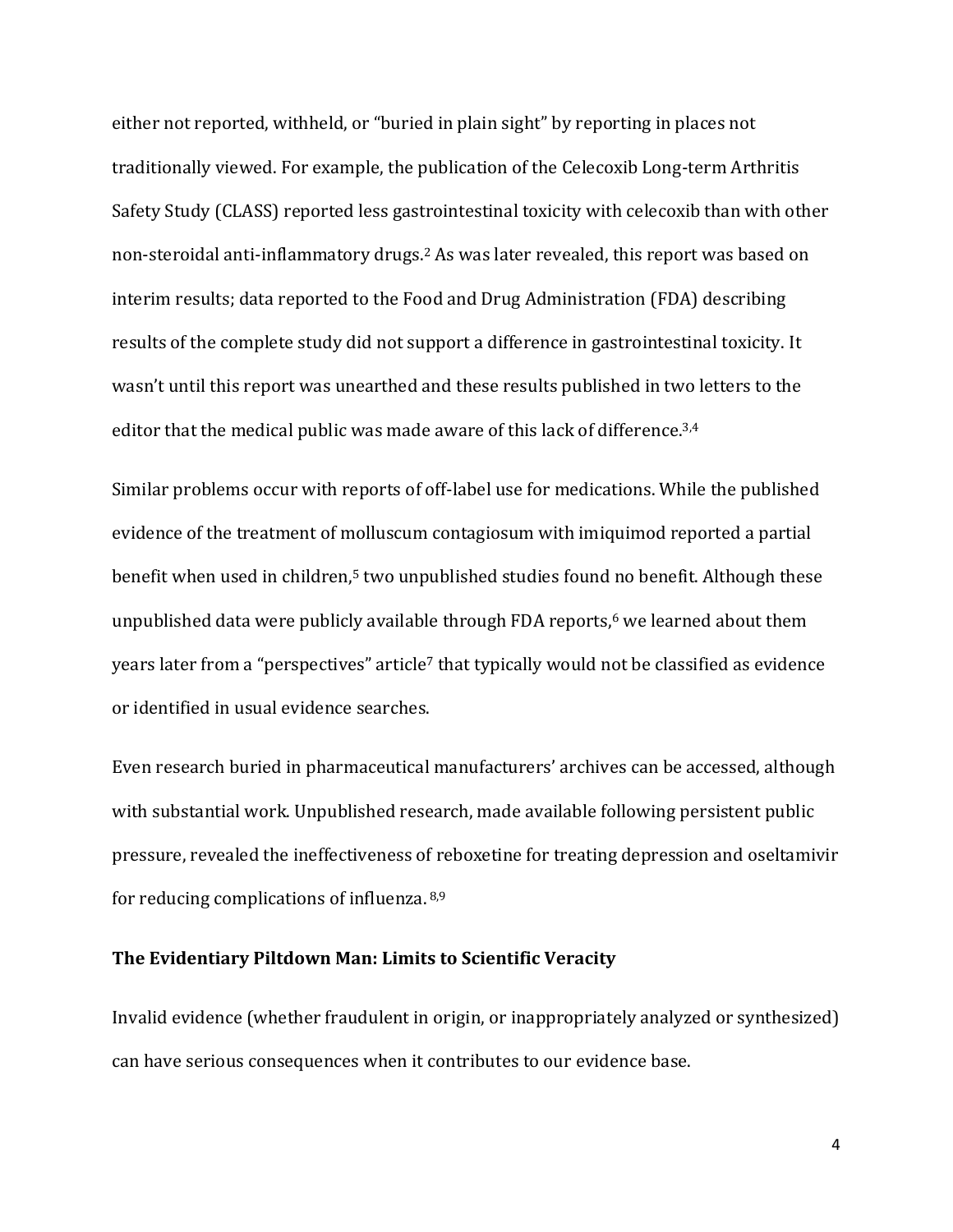The "Piltdown Man" was a fossilized skull and jawbone discovered in Piltdown, East Sussex in 1912. At the time it was thought to represent evidence of a previously unknown species of human (*Homo piltdownensis*). Actually, a human skull and orangutan jawbone had been artificially aged and modified; it took 40 years to be revealed as a forgery*.* 

<span id="page-4-0"></span>Some research results are also distorted. Two of the key trials supporting the use of perioperative beta blockers were conducted by a researcher who had five trials (including one of these two trials) discredited in 2011 due to negligence and scientific misconduct. <sup>10</sup> These articles were not retracted and the effect on our evidence base was not reported in a systematic way until a meta-analysis was published two years later.<sup>[10](#page-4-0)</sup> Guideline developers are still wrestling with revising current recommendations following these developments.<sup>11</sup>

At other times disparate "species" of studies are combined, resulting in misleading conclusions. Two systematic reviews reported that dipeptidyl peptidase-4 inhibitors (gliptins) reduce the risk of cardiovascular events in patients with type 2 diabetes compared with placebo.<sup>12,13</sup> However, this conclusion was primarily supported by a single atypical trial in which patients had severe renal failure, and the placebo group only received placebo for 12 weeks followed by glipizide for 42 weeks. <sup>14</sup> Critical appraisal methods for systematic reviews typically include checking for similarity of studies being combined, but may not include evaluation of the relative influence of atypical studies. Two subsequent large trials have since reported that gliptins do not decrease risk for cardiovascular events and may increase risk for hospitalization for heart failure.15,16

#### **Aberrant Evidence Evolution Due to Inbreeding**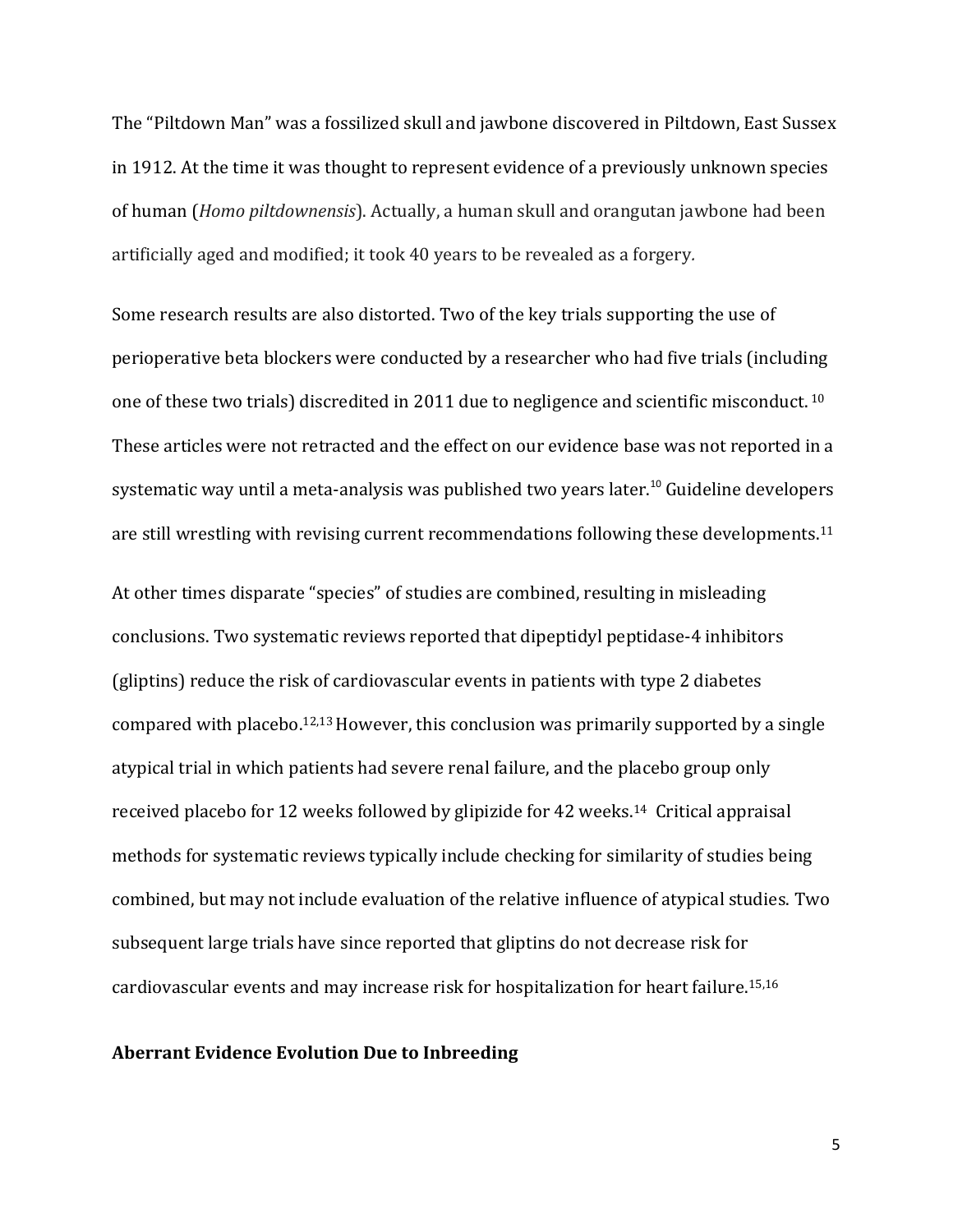Synthesis of evidence with meta-analysis which finds consistency and increases precision of effect estimates is an accepted method for advancing our medical knowledge with confidence in the findings we consider most valid. But the increased confidence is misleading if it is based on systematic replication of a misleading view of the evidence.

Biased medical research can appear strong and consistent when the same flaws are compounded, a concept we refer to as academic inbreeding. Genetic inbreeding occurs when children are born to consanguineous parents. The likelihood of congenital disorders increases because genetic faults are more likely to be combined.

A recent systematic review concluded *increased* mortality with sodium restriction in patients with heart failure treated with daily diuretics and fluid restriction. <sup>17</sup> Since diuretics, fluid restriction, and sodium restriction are common components of heart failure treatment, this analysis could have been considered a major evolutionary jump in our understanding.

However, the review and all six trials included in the analysis had the same or overlapping authors. The review was retracted soon after publication because of concern over reporting of duplicate data and the inability of the authors to provide the original data for verification. <sup>18</sup> Even without duplicate publication amplifying the results, the data represented a "congenital defect" passed on in the literature. Trials included in the review used abnormally high doses of furosemide (up to 1,000 mg/day) so it is unlikely the results apply to conventional clinical practice. If you overdose someone on diuretics, salt restriction may kill them, but this does not apply for routine medical care.

### **Evolving EBM to Remain Valid**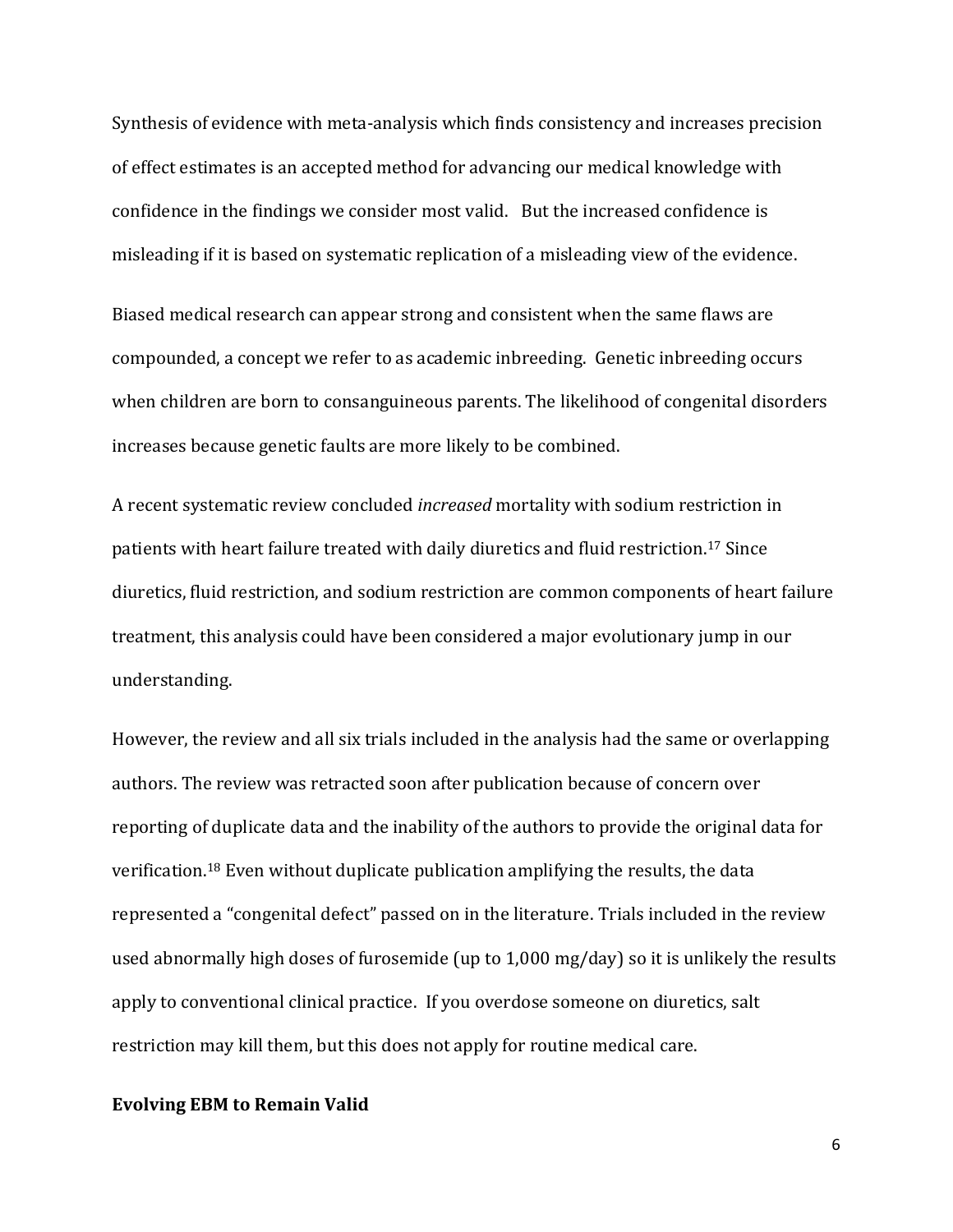EBM needs to develop new methods as new evidence problems occur. To overcome the problem of buried evidence we must become evidence archeologists. Following one of the largest evidence digs in recent history, reviewers unearthed 22,000 pages of clinical data that undermined oseltamivir's role.<sup>19</sup> They noted such discrepancies they abandoned use of published trial reports and are developing new methods of reliable evidence synthesis to identify and appraise clinical study reports from industry.

To overcome the problem of passing forward invalid evidence interpretations we have to look carefully behind the published prose for evidence of fraud or inappropriate analyses. We need to consider what data is selected and how it is combined in meta-analyses and not simply accept the statistical result as reported. Along with rigorously applying our own critical appraisal for validity and relevance, we need to use other important evidence quality issues that are brought to light in information exchanges, such as letters to the editor and discussion lists.

To overcome academic inbreeding, we have to check when the preponderance of data comes from a single source such as the same institution or overlapping authors, and we need to recognize that when a substantial proportion of studies have the same bias affecting them a meta-analysis showing consistency and increased precision does not make the evidence any more reliable.

We need to continue to evolve our search and critical appraisal methods to keep pace with new evolutionary paths that evidence may take. As the Evidence Based Medicine Renaissance Group promotes a reappraisal and renaissance of EBM (a campaign described as "real EBM"), advancing our evidence capture and analysis should be coupled with other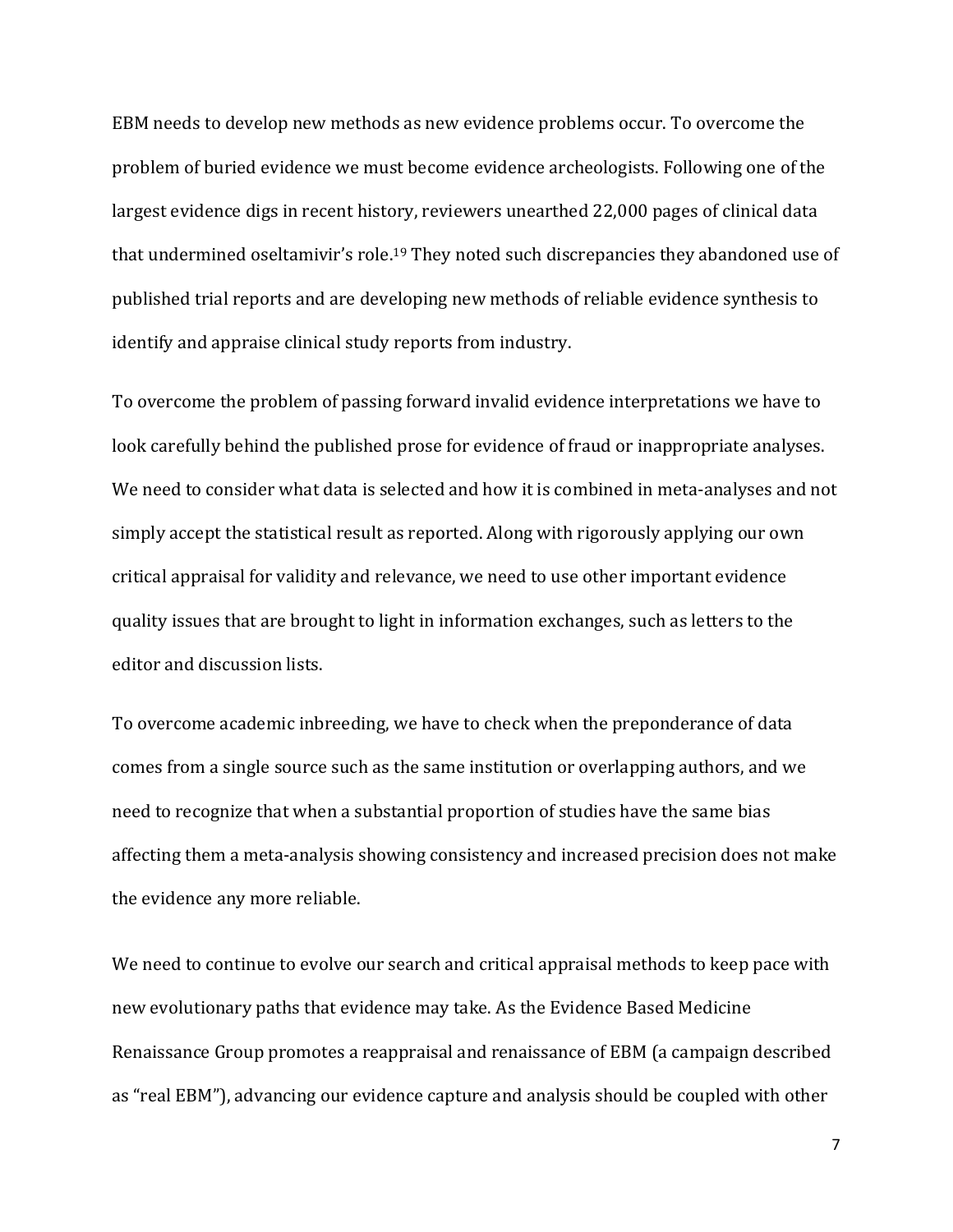strategies to better integrate it with improved contextualization and shared decision making.20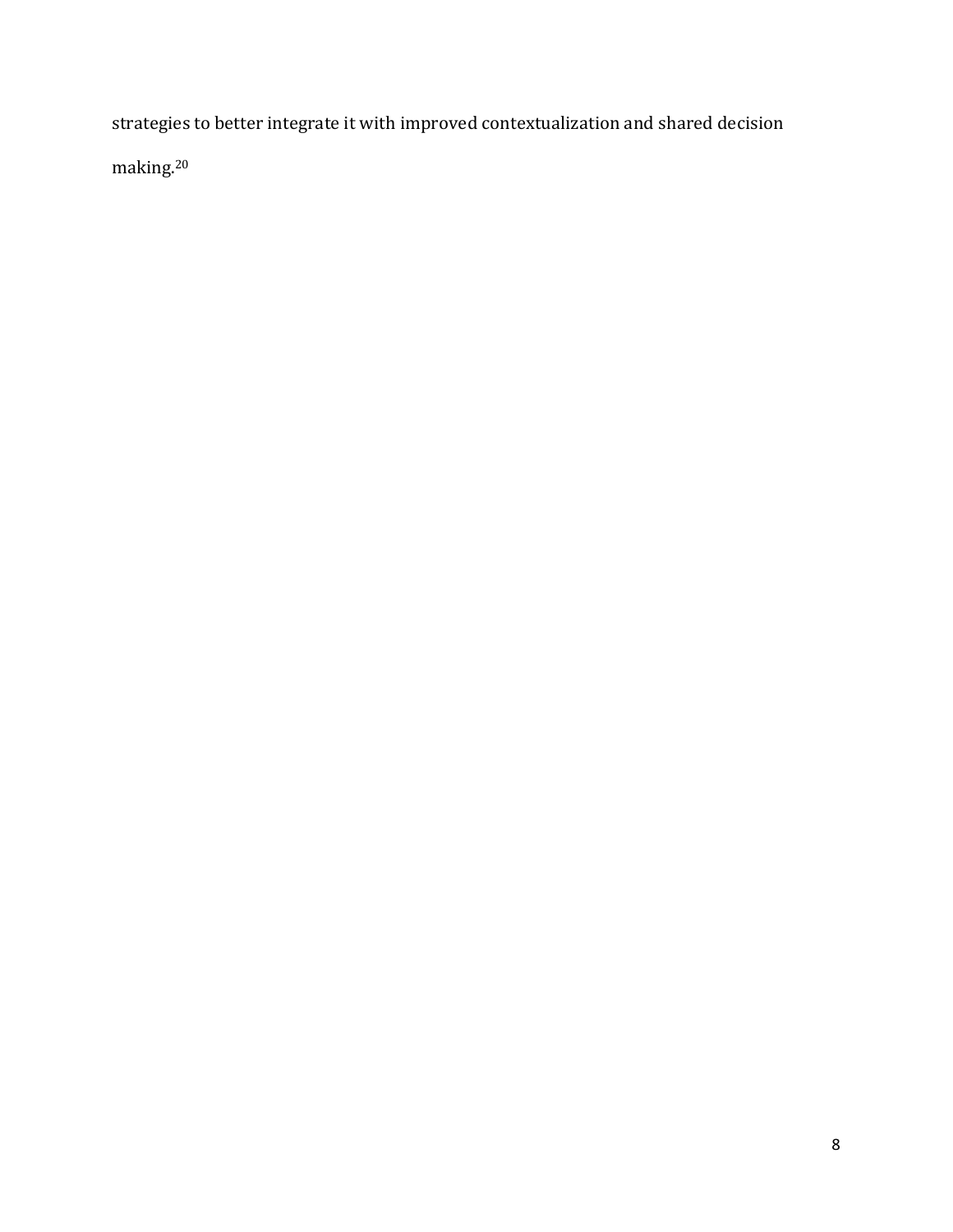# **Declaration of Conflicting Interests**

We have read and understood the policy on declaration of interests and declare the following interests: BSA is a full-time employee of EBSCO Publishing, Inc. which publishes DynaMed. ZF and AFS receive consulting fees from EBSCO Publishing, Inc. SS and MS are principals in Delfini, LLC which provides consultation services for evidence-based clinical improvement training and other services.

## **Funding Acknowledgement**

This research received no specific grant from any funding agency in the public, commercial, or notfor-profit sectors. BSA, ZF, and AFS used time under contractual employment or consulting with EBSCO Publishing, Inc. to edit the paper.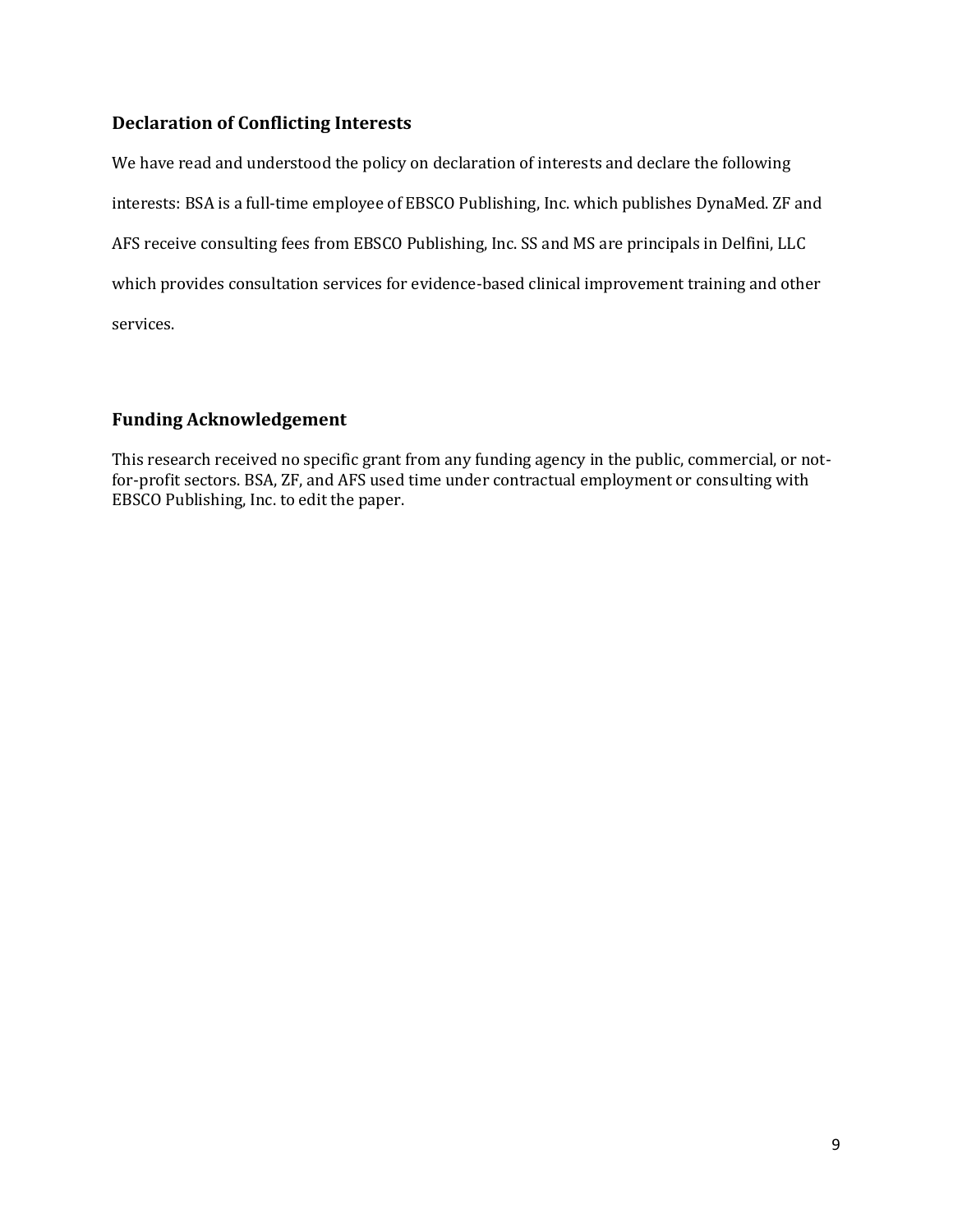#### **Contributorship Statement**

 $\overline{\phantom{a}}$ 

BSA identified four unique "game-changing" instances in DynaMed editing in 2013 that stimulated attention to areas where evidence analysis required extraordinary evaluation beyond traditional critical appraisal protocols. BSA, AFS, ZF, SS, and MS engaged in multiple conversations regarding thematic considerations and how this relates to other EBM developments, including dialogs on the evolution of EBM. AFS conceptualized classic history of evolution concepts to provide a thematic approach. All authors reviewed the manuscript for accuracy and readability.

<sup>1</sup> Bowler PJ. Evolution: the history of an idea. Berkeley: University of California Press; 2003.

2 [Silverstein FE](http://www.ncbi.nlm.nih.gov/pubmed?term=Silverstein%20FE%5BAuthor%5D&cauthor=true&cauthor_uid=10979111)**,** [Faich G,](http://www.ncbi.nlm.nih.gov/pubmed?term=Faich%20G%5BAuthor%5D&cauthor=true&cauthor_uid=10979111) [Goldstein JL,](http://www.ncbi.nlm.nih.gov/pubmed?term=Goldstein%20JL%5BAuthor%5D&cauthor=true&cauthor_uid=10979111) Simon LS, Pincus T, Whelton A, et al. Gastrointestinal

toxicity with celecoxib vs nonsteroidal anti-inflammatory drugs for osteoarthritis and

rheumatoid arthritis: the CLASS study: A randomized controlled trial. Celecoxib Long-term

Arthritis Safety Study. *JAMA* 2000;284(10):1247-55.

<sup>3</sup> Hrachovec JB, Mora M. Reporting of 6-month vs 12-month data in a clinical trial of celecoxib. *JAMA* 2001;286 (19):2399-400.

<sup>4</sup> Wright JM, Perry TL, Bassett KL, Chambers KG. Reporting of 6-month vs 12-month data in a clinical trial of celecoxib. *JAMA* 2001;286 (19):2398–2399.

<sup>5</sup> Theos AU, Cummins R, Silverberg NB, Paller AS. Effectiveness of imiquimod cream 5% for treating childhood molluscum contagiosum in a double-blind, randomized pilot trial. *Cutis* 2004 Aug;74(2):134-8, 141-2.

<sup>6</sup> Papadopoulos EJ. Clinical Executive Summary. 15 Mar 2007.<http://www.fda.gov/>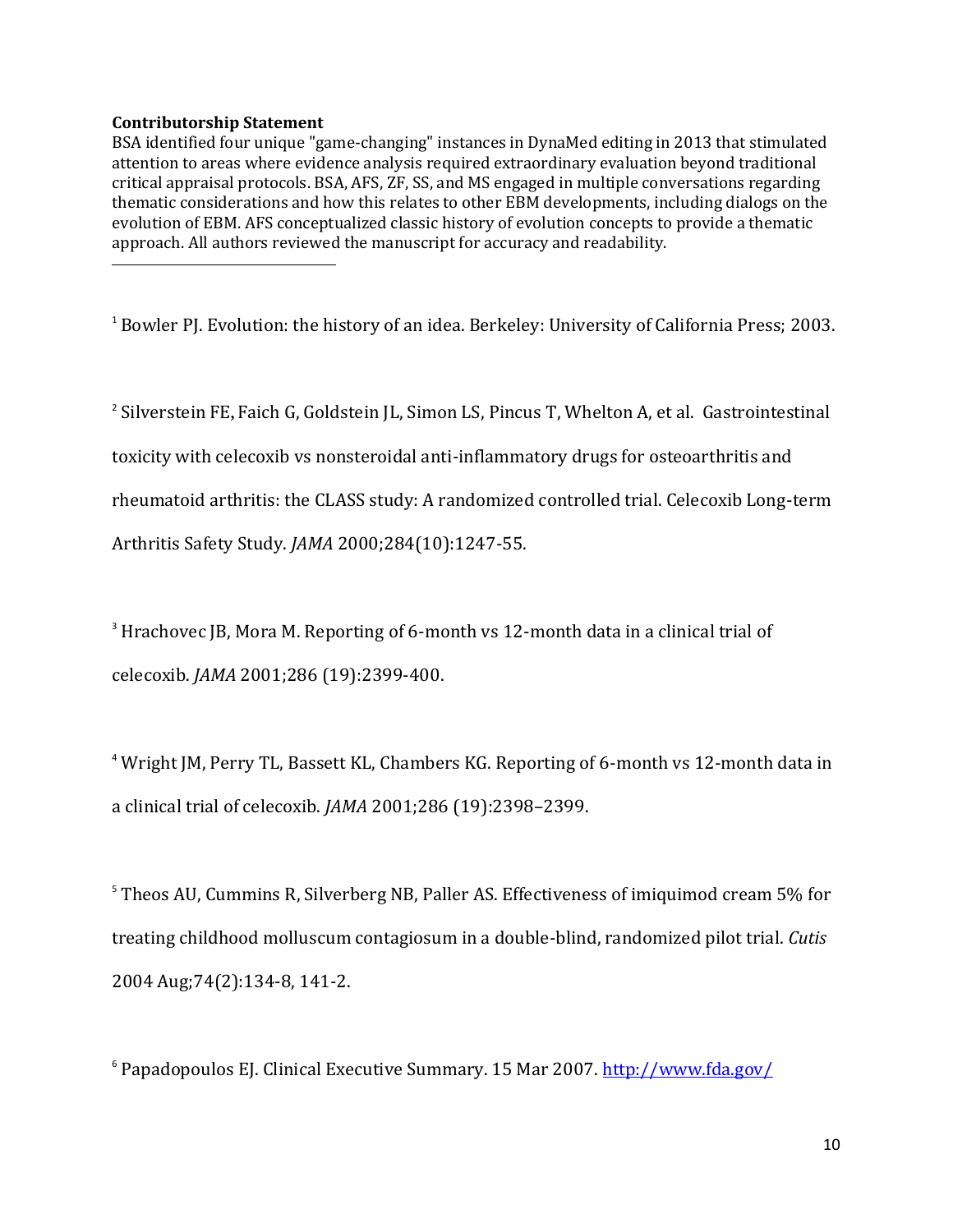<sup>7</sup> [Katz KA,](http://www.ncbi.nlm.nih.gov/pubmed?term=Katz%20KA%5BAuthor%5D&cauthor=true&cauthor_uid=23796740) [Swetman GL.](http://www.ncbi.nlm.nih.gov/pubmed?term=Swetman%20GL%5BAuthor%5D&cauthor=true&cauthor_uid=23796740) Imiquimod, molluscum, and the need for a better "best pharmaceuticals for children" act. *[Pediatrics](http://www.ncbi.nlm.nih.gov/pubmed/?term=23796740)* 2013 Jul;132(1):1-3.

 $\overline{\phantom{a}}$ 

<sup>8</sup> Eyding D, Leigemann M, Grouven U, Harter M, Kromp M, Kaiser T, et al. Reboxetine for acute treatment of major depression: systematic review and meta-analysis of published and unpublished placebo and selective serotonin reuptake inhibitor controlled trials. *BMJ* 2010; 341 doi:<http://dx.doi.org/10.1136/bmj.c4737>

9 Jefferson T, Jones M, Doshi P, Del Mar CB, Hama R, Thompson MJ, et al. Neuraminidase inhibitors for preventing and treating influenza in healthy adults and children. *Cochrane Database Syst Rev* [Internet] 2014 Apr 10;4:CD008965.PMID:24718923. Available from <http://onlinelibrary.wiley.com/doi/10.1002/14651858.CD008965.pub4/abstract>

<sup>10</sup> Bouri S, Shun-Shin MJ, Cole GD, Mayet J, Francis DP. Meta-analysis of secure randomized controlled trials of B-Blockade to prevent perioperative death in non-cardiac surgery. *Heart* 2014 Mar; 100 (6): 456-64. Doi:10.1136/heartjnl-2013-304262. Epub 2013 Jul 31.

<sup>11</sup> American College of Cardiology, American Heart Association and the European Society of Cardiology. 2013. Joint Statement: issued by the American College of Cardiology, American Heart Association and the European Society of Cardiology. [press release] 15 Aug 2013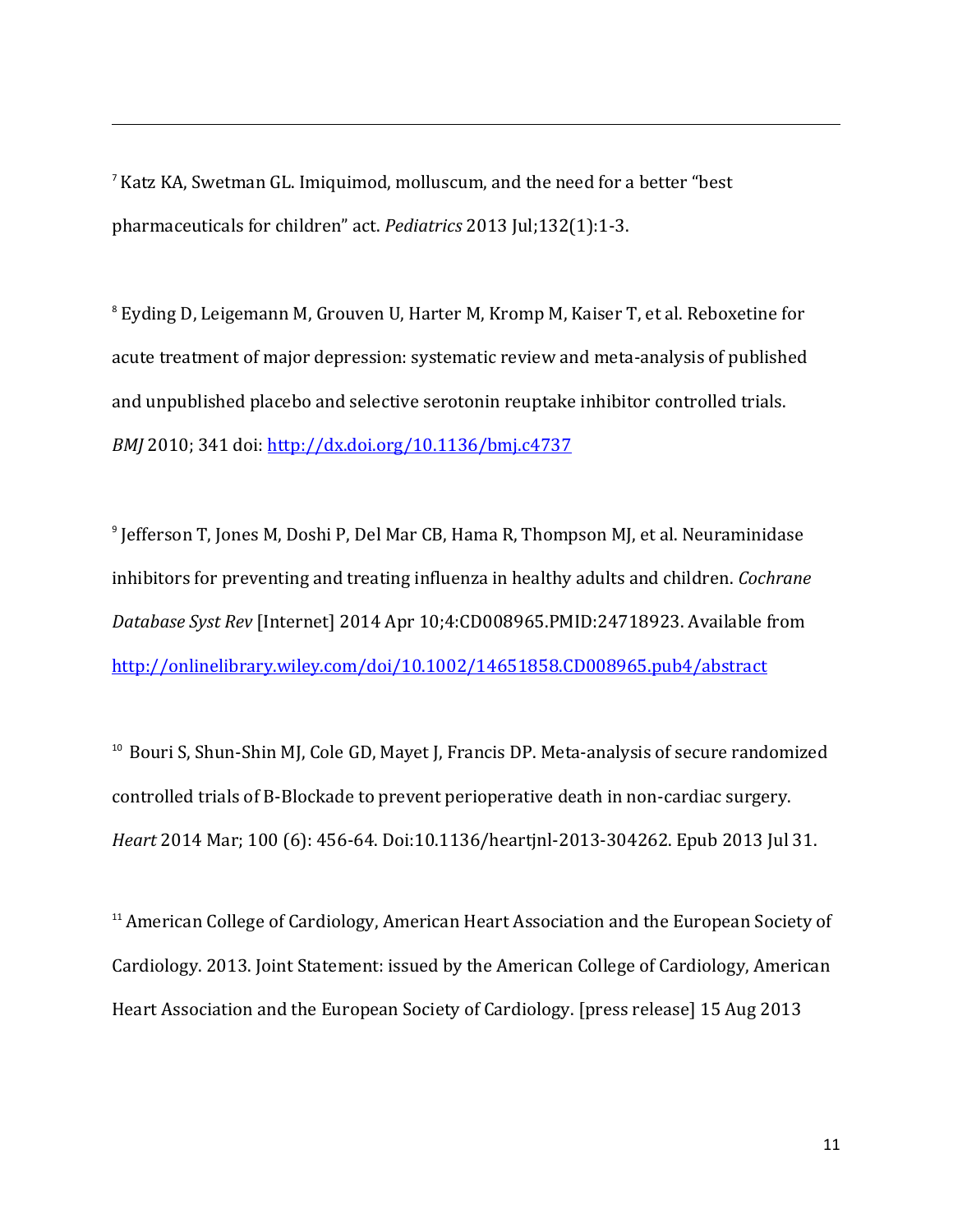<sup>12</sup> [Monami M,](http://www.ncbi.nlm.nih.gov/pubmed?term=Monami%20M%5BAuthor%5D&cauthor=true&cauthor_uid=22925682) [Ahrén B,](http://www.ncbi.nlm.nih.gov/pubmed?term=Ahr%C3%A9n%20B%5BAuthor%5D&cauthor=true&cauthor_uid=22925682) [Dicembrini I,](http://www.ncbi.nlm.nih.gov/pubmed?term=Dicembrini%20I%5BAuthor%5D&cauthor=true&cauthor_uid=22925682) [Mannucci E.](http://www.ncbi.nlm.nih.gov/pubmed?term=Mannucci%20E%5BAuthor%5D&cauthor=true&cauthor_uid=22925682) Dipeptidyl peptidase-4 inhibitors and cardiovascular risk: a meta-analysis of randomized clinical trials. *[Diabetes Obes Metab](http://www.ncbi.nlm.nih.gov/pubmed/?term=22925682)* 2013 Feb;15(2):112-20. doi: 10.1111/dom.12000. Epub 2012 Sep 20

 $\overline{\phantom{a}}$ 

<sup>13</sup> Patil HR, Al Badarin FJ, Al Shami HA, Bhatti SK, Lavie CJ, Bell DS, O'Keefe JH. Meta-analysis of effect of dipeptidyl peptidase-4 inhibitors on cardiovascular risk in type 2 diabetes mellitus. *Am J Cardiol* 2012 Sep 15;110(6):826-33. doi: 10.1016/j.amjcard.2012.04.061. Epub 2012 Jun 15. PMID 22703861

<sup>13</sup> [Monami M,](http://www.ncbi.nlm.nih.gov/pubmed?term=Monami%20M%5BAuthor%5D&cauthor=true&cauthor_uid=22925682) [Ahrén B,](http://www.ncbi.nlm.nih.gov/pubmed?term=Ahr%C3%A9n%20B%5BAuthor%5D&cauthor=true&cauthor_uid=22925682) [Dicembrini I,](http://www.ncbi.nlm.nih.gov/pubmed?term=Dicembrini%20I%5BAuthor%5D&cauthor=true&cauthor_uid=22925682) [Mannucci E.](http://www.ncbi.nlm.nih.gov/pubmed?term=Mannucci%20E%5BAuthor%5D&cauthor=true&cauthor_uid=22925682) Dipeptidyl peptidase-4 inhibitors and cardiovascular risk: a meta-analysis of randomized clinical trials. *[Diabetes Obes Metab](http://www.ncbi.nlm.nih.gov/pubmed/?term=22925682)* 2013 Feb;15(2):112-20. doi: 10.1111/dom.12000. Epub 2012 Sep 20

<sup>14</sup> Chan JC, Scott R, Arjona Ferreira JC, et al. Safety and efficacy of sitagliptin in patients with type 2 diabetes and chronic renal insufficiency. *Diabetes Obes Metab* 2008;10:545–555.

<sup>15</sup> Scirica BM, Bhatt DL, Braunwald E et al. SAVOR-TIMI 53 Steering Committee and Investigators. Saxagliptin and cardiovascular outcomes in patients with type 2 diabetes mellitus. *N Engl J Med* 2013 Oct 3;369(14):1317-26. doi: 10.1056/NEJMoa1307684. Epub 2013 Sep 2.